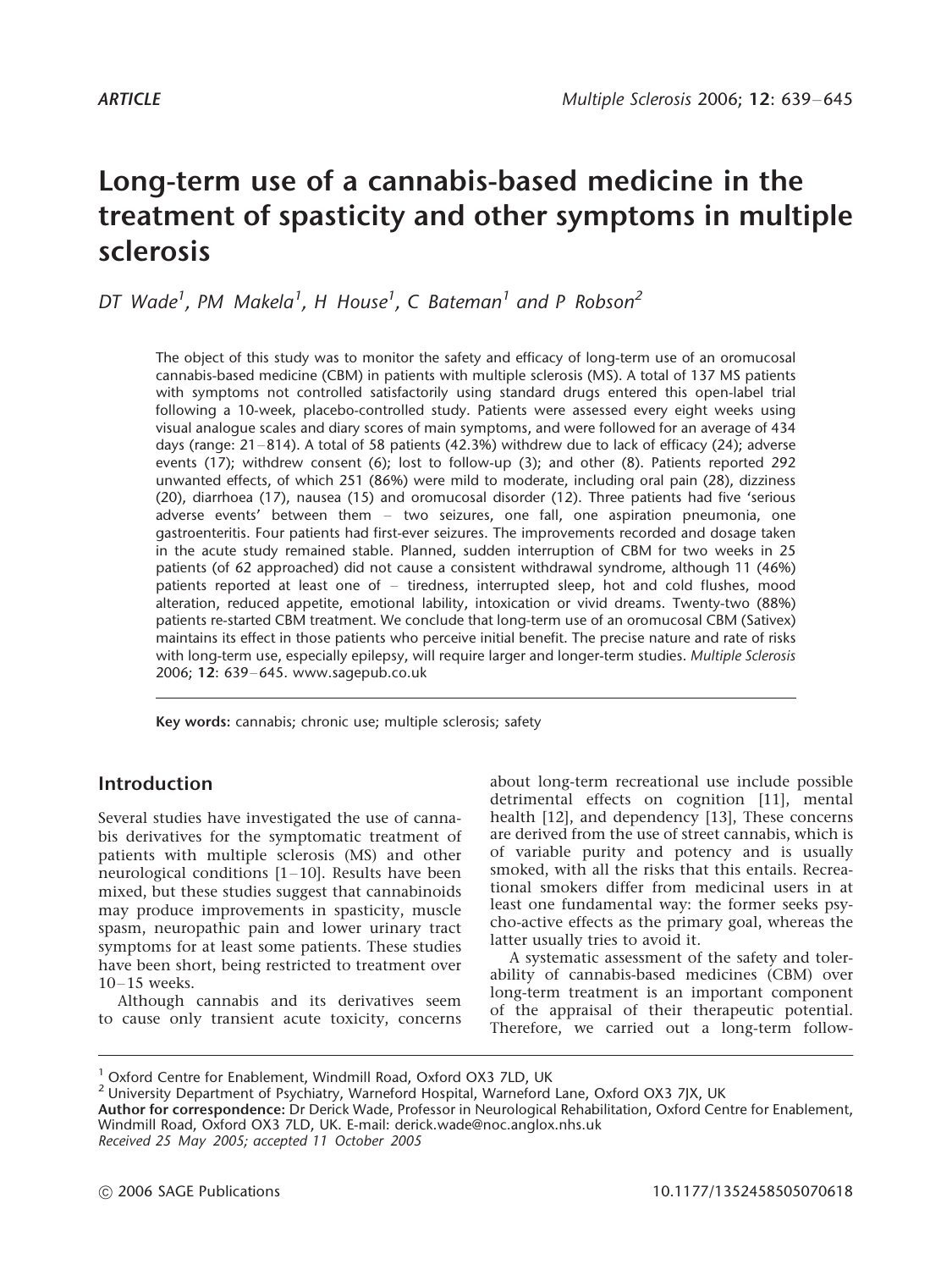up study involving patients who completed a previously reported acute, randomized, doubleblind, placebo-controlled study of a particular CBM (Sativex) [7].

# Methods

Patients entering the study had completed a sixweek randomized, placebo-controlled, parallel group study followed by a four-week open-label period [7], in which CBM and placebo were administered by means of an oromucosal spray.

Patients had clinically confirmed MS of any type, with at least one of the following symptoms: spasticity, spasms, bladder-related problems, tremor or pain that was not obviously musculo-skeletal. On initial recruitment, at least one of these symptoms had to be of a severity recorded as  $\geq$  50 mm on a 100-mm visual analogue scale (VAS). Patients were excluded from the study if they had a current or past history of drug or alcohol abuse, significant psychiatric illness other than depression associated with MS, serious cardiovascular disorder, significant renal or hepatic impairment or a history of epilepsy. Patients were originally recruited by three hospital centres in the UK from out-patient clinics or referrals from MS societies and general practitioners. Those who wished to continue taking CBM and for whom this was considered safe and appropriate by the investigator, were given the option to enter this long-term, open-label assessment.

Throughout the extension study, patients completed a weekly symptom diary recording the severity of their MS symptoms and intoxication levels using VAS. On a daily basis, they recorded the number of sprays of study medication taken, and these figures were checked against the amount of drug given and returned. They attended a clinic at eight weekly intervals for a medical and nursing review which included VAS scores of the primary symptoms studied (one or more of spasticity, spasms, tremor, bladder problems, or pain).

The study medication was a whole plant extract prepared from genetically distinct chemical varieties (chemovars) of Cannabis sativa L. This medicine (Sativex) contains approximately equal amounts of the two cannabinoids delta-9-tetrahydrocannabinol (THC) and cannabidiol (CBD) which together make up at least 90% of the total cannabinoid content. Other constituents present in the extracts, which may themselves have therapeutic properties [14], include minor cannabinoids, terpenes, fatty acids, carotenoids, sterols and flavonoids. The medication was delivered by a pump-action oromucosal spray containing THC (27 mg/mL) and CBD (25 mg/mL) with excipients and peppermint flavouring. Each activation

delivered  $0.1$  mL  $(2.7 \text{ mg} \text{THC} + 2.5 \text{ mg} \text{ CBD})$ . In both the acute study and at the beginning of the extension phase, patients self-titrated their dose depending upon symptom resolution or side effects up to a permitted maximum of 48 sprays/day.

Sixty-two patients who had received Sativex for at least one year and whose dose had been stable for the previous two weeks were asked to participate in a planned abrupt interruption of the study medication, and 25 agreed to do so; several others declined because they did not wish to risk the return of wellcontrolled symptoms. The purpose of this was to explore the possibility of a withdrawal syndrome and to determine whether MS-related symptoms would reappear. Participating patients were asked to stop CBM abruptly and to record any changes over a period of up to 14 days, to assess the time course of any changes. Patients could re-start medication at any point, or could decide to remain off medication.

European Union Good Clinical Practice guidelines require all new clinical events to be recorded as 'Adverse Events', regardless of actual or presumed cause, and any that result in prolonged hospitalization or persistent or significant disability, or are considered life-threatening or fatal are defined as 'Serious'. The clinical investigator is required to judge whether or not each serious adverse event is related to the experimental preparation. We report the adverse events here using these methods and data.

## Results

One hundred and thirty-seven patients (89% of the 160 patients recruited into the original study [7]) entered this extension study and this analysis includes all data up to 30 November 2003. The remaining patients were similar to the 137 included in terms of disability: mean (SD) Barthel ADL index score [15], was 16.3 (3.5) against 14.9 (5.9), and mean (SD) Guy's Neurological Disability Scale [16], scores were 19.3 (9.0) against 20.7 (7.2). Patients entered the extension study in a staggered manner over many months because they completed the acute study at different times. The mean duration of study participation was  $434$  days (range:  $21-814$ ) for patients remaining on treatment  $(n=79)$  and 225 for the 58 patients who stopped (range:  $21-$ 801). Demographic data and duration of CBM treatment are shown in Table 1. Figure 1 shows the flow of patients through the study.

Figure 2 and Table 2 present data from a cohort of 73 patients who had completed at least one year's treatment and contributed data to every time point. Baseline refers to VAS score at entry into the acute study. It can be seen that the large reductions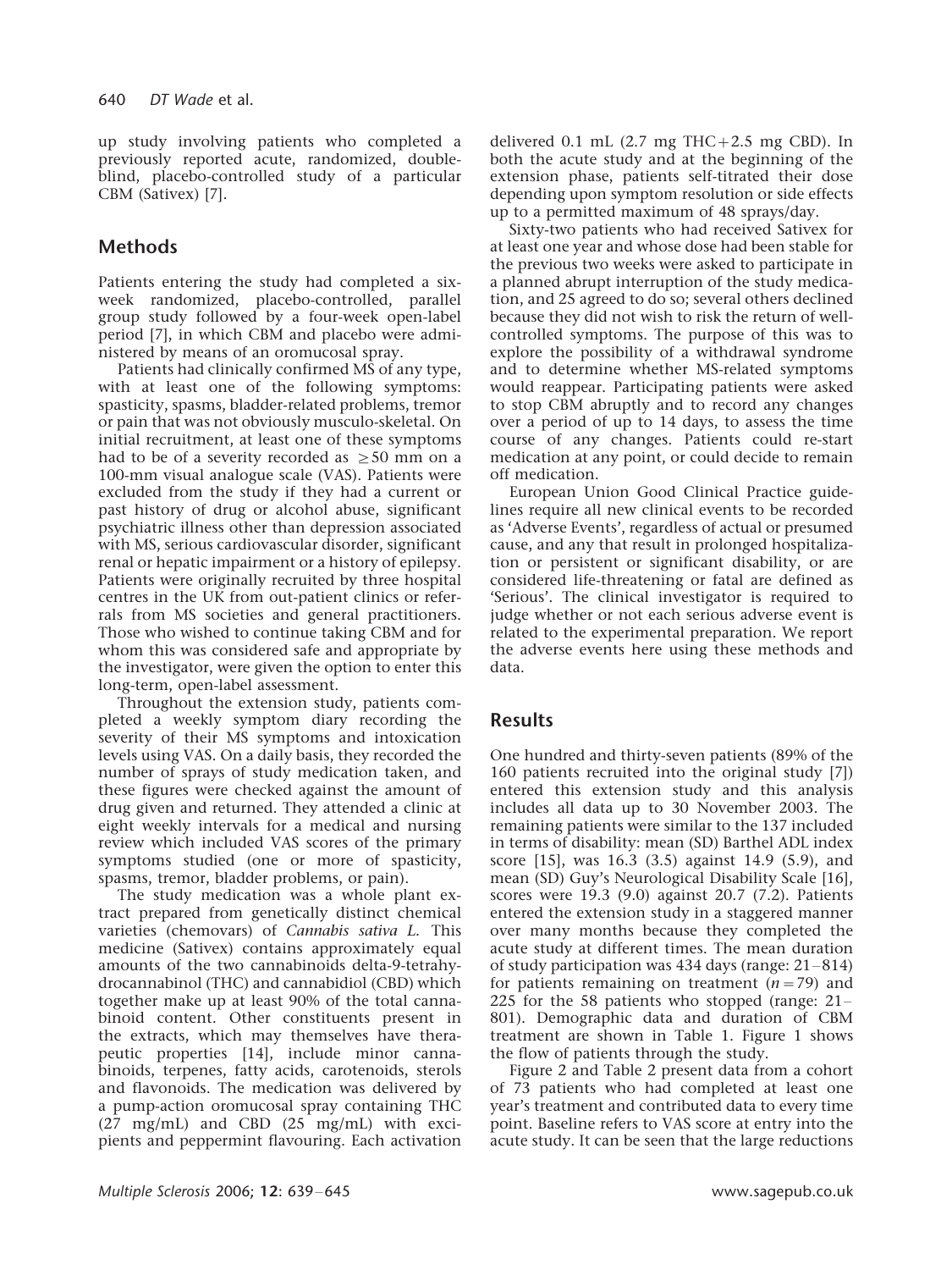| Variable                                                                               | Data                                                |
|----------------------------------------------------------------------------------------|-----------------------------------------------------|
| Age years, mean (range)<br>Female                                                      | $50.5(27.5 - 73.8)$<br>83 (61%)                     |
| Previous cannabis use<br>Recreational<br>Medicinal<br>Tobacco smoker                   | 28 (21%)<br>53 (39%)<br>39 (28%)                    |
| Alcohol intake – male<br>None<br>$<$ 21 units/week<br>$>$ 21 units/week                | 28 (33%)<br>34 (63%)<br>2(4%)                       |
| Alcohol intake – female<br>None<br>$<$ 21 units/week<br>>21 units/week                 | 31 (37%)<br>44 (53%)<br>8 (10%)                     |
| Duration of follow-up (weeks)<br>$2 - 6$<br>$7 - 12$<br>$13 - 26$<br>$27 - 52$<br>> 52 | 3(3%)<br>11 (8%)<br>21 (15%)<br>10 (7%)<br>92 (67%) |

Table 1 The study population ( $n=137$ )

recorded at 10 weeks (ie, following the acute study) are maintained over one year of treatment. The average number of doses taken daily by this group remains constant or slightly reduces over time (Figure 3).

Non-serious adverse events are shown in Table 3, and serious adverse events are shown in Table 4. During the period under review, the 137 patients reported a total of 292 unwanted effects, of which 251 (86%) were of mild to moderate intensity. The most common treatment-related adverse event was a sore mouth (20.4%) and eight patients also had an 'oromucosal disorder' (ie, visible changes in the mucosa). No psychiatric events or changes were noted, and only six patients complained of a cognitive change (altered attention).

During follow-up, 22 patients were recorded as experiencing 33 'serious adverse events'. In 19 patients (28 events), the event was considered unrelated to CBM, but in three patients (five events) it was considered at least possibly related to CBM two patients experienced seizures and one of these patients subsequently died from aspiration pneumonia. The third patient experienced loss of balance possibly related to CBM and sustained an ankle injury. She continued taking CBM and, three months later, developed diarrhoea and vomiting necessitating overnight hospital assessment. This resolved the following day and the patient continued with CBM treatment. Two further patients died in the course of the study, as a result of lung cancer and breast cancer, respectively. A total of four patients had seizures; all were taking other medica-

tions which increases the risk of epilepsy, such as anti-depressant medication.

Intoxication scores were recorded on a daily basis by VAS, and are shown in Figure 4. Median scores were  $\lt$  5 out of 100 at all time points, and only three (2%) patients withdrew due to symptoms possibly associated with intoxication (confusion/ somnolence; light headedness; somnolence).

Of the 25 patients who entered the two-week treatment interruption study, five (20%) resumed CBM before the end of 14 days because of reemergence of marked MS symptoms. During the interruption, seven (28%) reported their MS symptoms to be much worse,  $10$  ( $40\%$ ) worse, five ( $20\%$ ) no change and three (12%) better. Three patients (12%) opted not to resume CBM treatment at the end of the two week interruption, two patients because their MS symptoms had not reemerged and one because of a planned house move. No consistent withdrawal syndrome emerged, although 11 (44%) subjects did experience withdrawal-type symptoms. These patients reported at least one of the following during the withdrawal period – interrupted sleep  $(4; 16\%)$ ; hot and cold flushes (4; 16%); tiredness (4; 16%); low mood (3; 12%); decreased appetite (2; 8%); emotional lability (1; 4%); vivid dreams (1; 4%); and intoxication (1; 4%).

### **Discussion**

This open-label study on patients who selected themselves as gaining initial benefit from the cannabis-based medicine was designed to investigate its longer-term use in terms of safety, tolerability and maintenance of effects. It was not designed to assess efficacy. Thus, it complements recently published randomized-controlled trials  $[5-8]$ , that demonstrate significant subjective improvement in spasticity and trends towards improvement in other MS symptoms. This study suggests that patients with MS who derive symptom relief from CBM in the first 10 weeks, generally maintain that symptom relief over an extended period of treatment without any increase in dose. Unwanted effects were common but rarely troublesome. Four patients (of 137) experienced seizures, but there were no other consistent major adverse events. There was no consistent withdrawal syndrome on abrupt cessation in a self-selected group of 25/63 patients, although just under half the patients experienced new symptoms that may have been related to withdrawal.

The loss of patients (58; 42%) during follow-up does compromise the study, but only 17 (12%) stopped due to adverse events, and most stopped for practical reasons or because there was no longer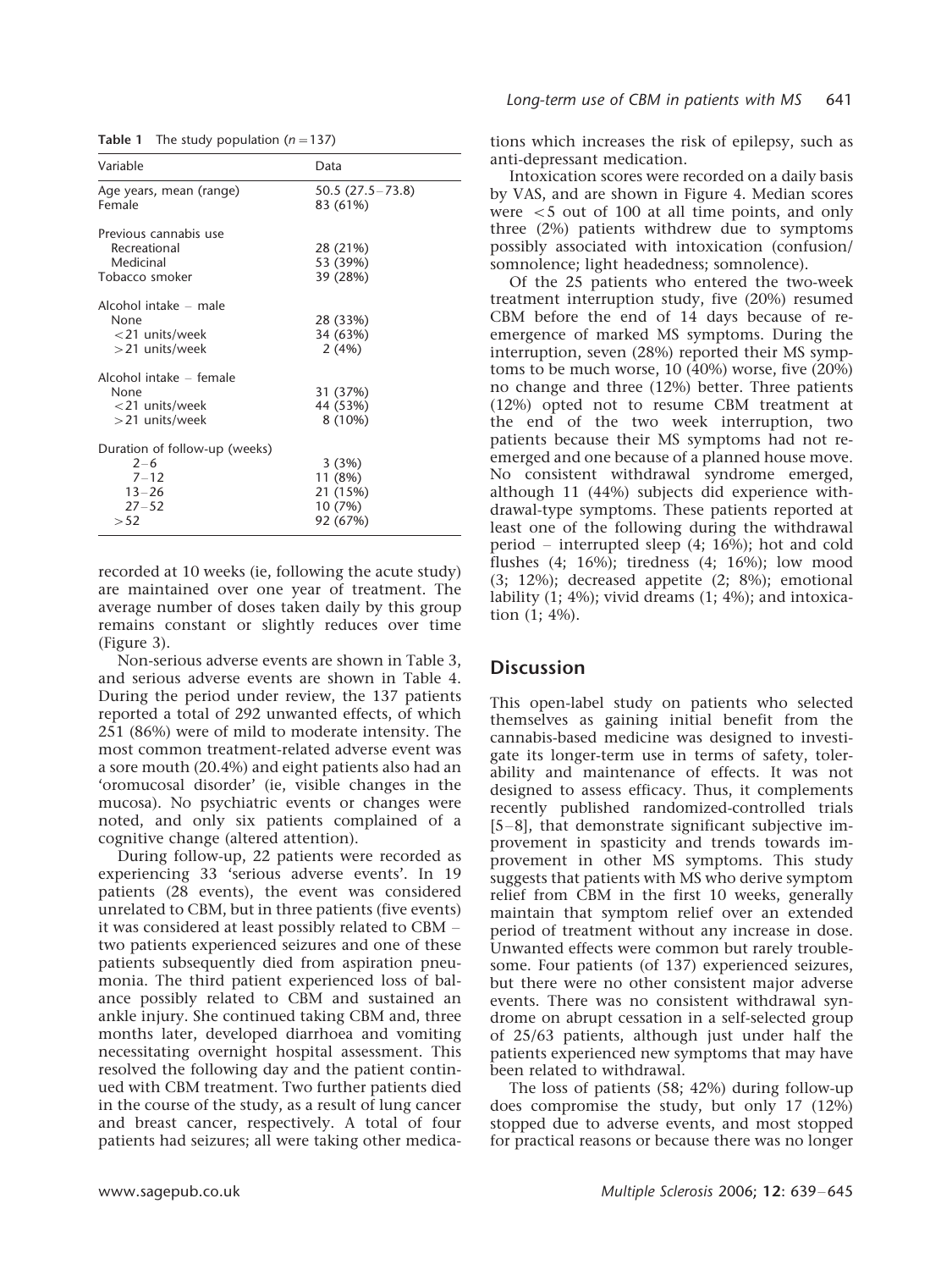

Figure 1 Study design and withdrawals.

any benefit. Ninety-two subjects (67%) were followed for at least one year on the medication. Although the selective nature of this cohort limits the generalizability of the results and cautious interpretation is required, it nevertheless provides a large body of safety and tolerability data that is lacking for other licensed anti-spasticity drugs.

Only 25 of 62 eligible patients agreed to participate in the trial of sudden withdrawal of CBM. These are likely to be an unrepresentative sample, but the main intention of this procedure was to check for physiological or psychological dependence. We were reassured by the lack of any sudden adverse response to sudden withdrawal. It was noted that MS-related symptoms tended to return over five to 10 days, suggesting that the benefits were not entirely due to a placebo effect, and that the mechanism of action had a relatively long halflife.

All adverse events were recorded, regardless of causation. The great majority of serious events (19/22) were judged unrelated. It is notable that four people had seizures. Pre-existing epilepsy was an excluding factor for entry into the initial study, but patients with MS are at an increased risk of seizures, and these four patients were also taking other potentially epileptogenic drugs. The relationship between CBMs and seizures warrants further investigation. Routine formal assessment of psychiatric and cognitive status was not undertaken, but there was regular clinical assessment. No new psychiatric symptoms emerged and few new cognitive symptoms were recorded.

The low intoxication scores recorded throughout the months of treatment (Figure 4) support our strong clinical impression that patients wished to avoid psychoactive effects, and do not suggest that the benefits reported were simply the result of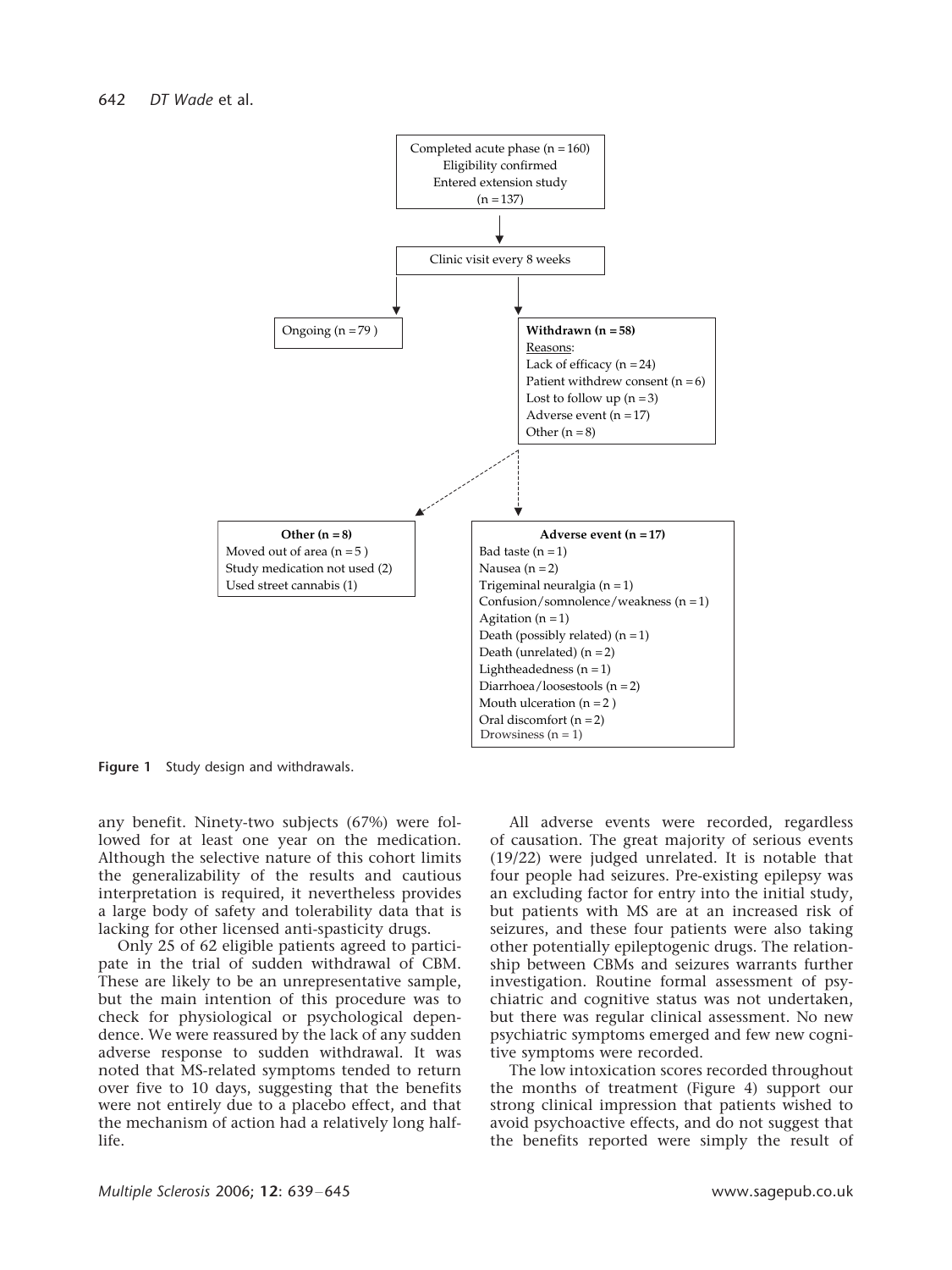

Figure 2 Patients who have completed atleast one year's treatment and with data at each point ( $n=73$ ).

patients feeling better due to intoxication. The acute study did not find any significant effects on mood [7].

Patients entering this open-label extension study had opted to continue from a previous acute study, and so are a selected group of patients who thought they had benefited (137 out of an initial total of 160). Symptom relief was assessed using subjective VAS. The validity of these scales used on a repeatedmeasure basis is not known, but the authors considered this approach clinically pertinent for assessment of the variable symptom combination encountered by patients with MS. This study is representative of clinical practice, where only patients who consider a treatment beneficial will continue taking it.

This study indicates that community use of CBM is viable in the long-term. Patients were generally able to self-titrate their dose, with guidance, to achieve symptom relief without unacceptable adverse effects. The oromucosal spray lent itself to a flexible, patient-centred approach to dosing. Carers were able to give the medication to patients who had impaired dexterity. Careful monitoring of quantities used showed no evidence of drug misuse by any patient. Individuals who were more sensitive to unwanted effects, and those who could not achieve useful symptom relief without adverse effects, withdrew during the initial acute study. Withdrawal during the extension study tended to be due either to unwanted effects or to a change in their most troublesome symptoms over time, such

| Weeks           | Pain $(n=47)$ | Spasm $(n=54)$ | Spasticity ( $n = 66$ ) | Bladder $(n=57)$ |
|-----------------|---------------|----------------|-------------------------|------------------|
| <b>Baseline</b> | 68.1 (10.6)   | 65.1(14.7)     | 69.5(15.7)              | 65.6 (17.6)      |
| 4               | 50 (24.9)     | 39.6 (22.8)    | 44.1 (24.5)             | 38.0 (20.0)      |
| 10              | 31.9(19.6)    | 30.7(21.0)     | 34.2 (20.6)             | 29.5 (22.1)      |
| 26              | 30.2(20.8)    | 27.4 (17.3)    | 33.0(21.1)              | 26.8(18.7)       |
| 34              | 29.8 (20.3)   | 26.2(18.4)     | 31.8(22.7)              | 26.7(21.7)       |
| 42              | 26.6(19.1)    | 25.9(20.1)     | 31.6(23.6)              | 26.9(21.2)       |
| 50              | 29(22.1)      | 27.6 (21.9)    | 34.1 (22.0)             | 26.3(20.7)       |
| 58              | 27.8 (19.1)   | 24.5 (19.1)    | 31.3(20.4)              | 23.6 (18.9)      |
| 66              | 26.4(18.7)    | 26.7(18.1)     | 31.0(20.7)              | 23.4 (19.9)      |
| 74              |               |                | 31.6(21.6)              | 23.5(20.1)       |
| 82              |               |                | 31.8(20.4)              |                  |

Table 2 VAS scores for patients who completed at least one year

Mean (SD); number constant for each time point.

Approximately half the patients would have received placebo up to six weeks. Thereafter, all patients received CBM.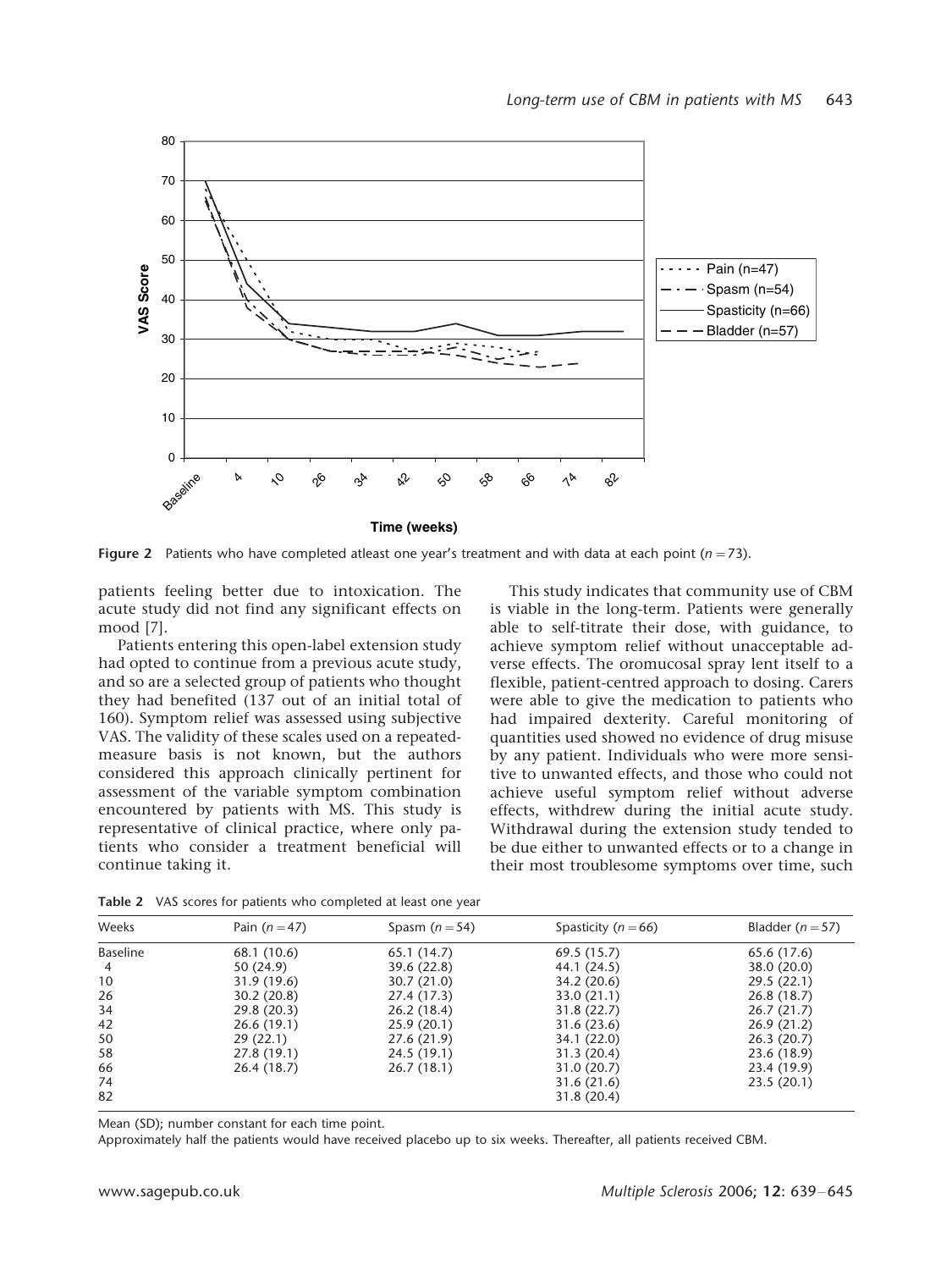

Figure 3 Mean number of doses daily for patients completing 82 weeks treatment.

that they were no longer deriving benefit. Patients tended to stabilize at a dose of approximately 11 sprays daily (equivalent to 30 mg THC and 28 mg CBD).

The study was not designed to investigate the efficacy of long-term CBM use in the management of co-existing symptoms. However, the results suggest that in patients who report symptomatic improvement during short-term treatment, the apparent benefit is likely to be maintained over a longer time-scale without the need for increases in dose. Patients' reports of oral irritation, though

possibly confounded by mouth dryness from other causes, suggest that alternative formulations may be desirable for extended use.

In conclusion, this study has shown that CBM (Sativex) can be used in the long-term without tolerance or intoxication, and with maintenance of subjective symptomatic relief. Further investigation

Table 4 Serious adverse events (SAEs) recorded (some patients had more than one)

| Relation to CBM               | Possibly related | Unrelated      |
|-------------------------------|------------------|----------------|
| Total number of patients      | 3                | 19             |
| Total number of SAEs          | 5                | 28             |
| Seizures                      | $\overline{2}$   | 2              |
| Urinary tract infections      | 0                | 3              |
| Vomiting                      |                  | 2              |
| Impaired balance              |                  | 1              |
| Diarrhoea                     |                  |                |
| Breast cancer                 | O                | 2              |
| Relapse of multiple sclerosis | O                | $\mathfrak{p}$ |
| Pneumonia                     | O                | $\overline{2}$ |
| Primary biliary cirrhosis     | 0                | 1              |
| Osteomyelitis                 | O                |                |
| Cellulitis                    | 0                |                |
| Decubitus ulcer               | O                |                |
| Deep vein thrombosis          | 0                |                |
| Dehydration                   | 0                |                |
| Abnormal liver function test  | 0                |                |
| Lung cancer                   | 0                |                |
| Lymphadenopathy               | 0                |                |
| Muscle spasms                 | 0                |                |
| Muscle weakness               | O                |                |
| Pleurisy                      | 0                |                |
| Sepsis                        | O                |                |

An SAE requires one or more of  $-$  hospitalization; persistent or significant disability; considered life-threatening; death. The primary diagnosis given in the notes was used.

Table 3 Most frequently occurring ( $>4%$  subjects) unwanted effects considered possibly/probably/definitely related to CBM in 137 patients

| Unwanted effect                  | No. of patients (%) |  |
|----------------------------------|---------------------|--|
| Oral pain                        | 28 (20.4)           |  |
| <b>Dizziness</b>                 | 20 (14.6)           |  |
| Diarrhoea                        | 17 (12.4)           |  |
| Nausea                           | 15 (10.9)           |  |
| Oral mucosal disorder            | 12(8.8)             |  |
| <b>Bad taste</b>                 | 11(8)               |  |
| Dry mouth                        | 9(6.6)              |  |
| Fatigue                          | 9(6.6)              |  |
| Headache                         | 9(6.6)              |  |
| Somnolence                       | 9(6.6)              |  |
| Constipation                     | 8(5.8)              |  |
| Vomiting                         | 8(5.8)              |  |
| Tooth discoloration              | 7(5.1)              |  |
| Weight loss                      | 7(5.1)              |  |
| Balance impaired                 | 6(4.4)              |  |
| Disturbance in attention         | 6(4.4)              |  |
| Lethargy                         | 6(4.4)              |  |
| Loose stools                     | 6(4.4)              |  |
| Raised Gamma-glutamyltransferase | 6(4.4)              |  |